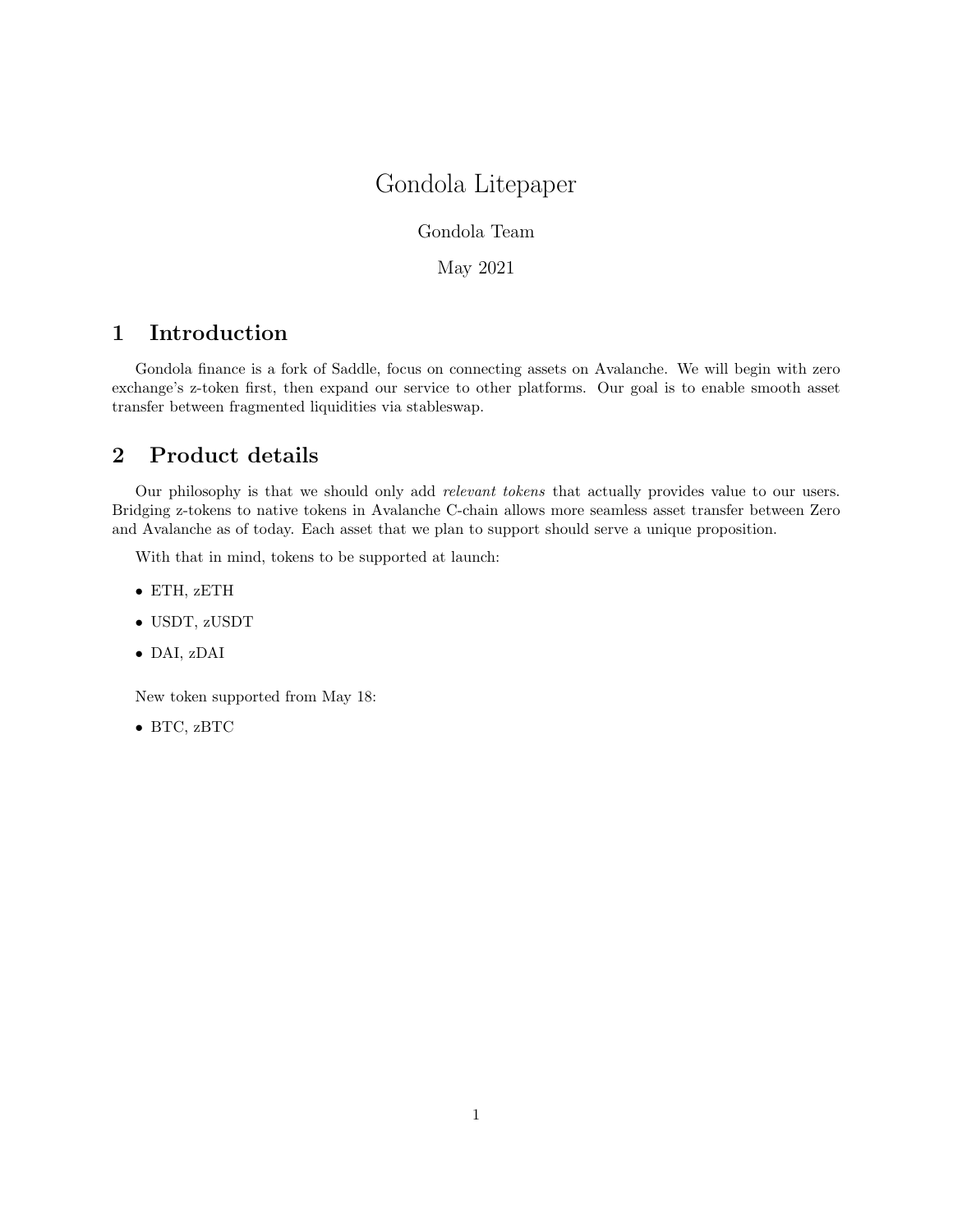## 3 Tokenomics

This section summarizes the tokenomics for Gondola Finance.

- Token symbol: GDL
- Total supply: 500 million

#### 3.1 Allocation

500M token will be minted. 300M (60%) will be distributed through liquidity mining, 100M (20%) as ecosystem reserve, 500M (10%) as developer fund, 25M (5%) for airdrop and 25M (5%) for marketing.



Details of airdrop will be announced later. Developer fund will be locked for 6 months. Ecosystem reserve can be used discretionary by governance token holders after governance is enabled.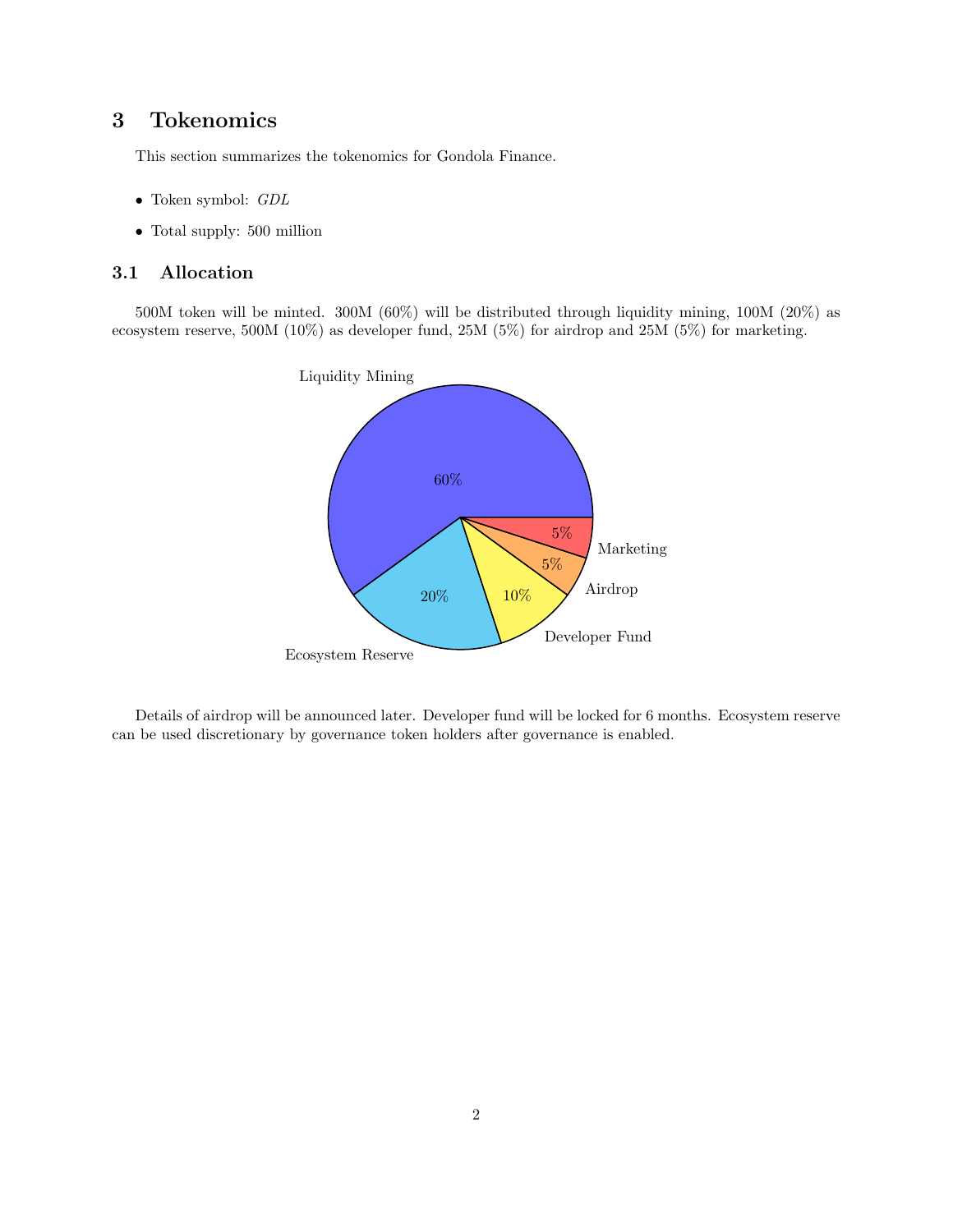### 3.2 Schedule

The liquidity mining has a declining schedule with 2 halvings. The first 100 million to be distributed in 2 months, next 100 million in 4 months, then last 100 million in 8 months.



Token Emission Schedule

Months since launch

#### 3.3 Mining Pools

There will be 6 mining pools upon project launch:

- 20% for Gondola *GDL* staking
- 20% for Gondola zETH-ETH pool
- 10% for Gondola zUSDT-USDT pool
- 10% for Gondola zDAI-DAI pool
- 20% for Pangolin AVAX-GDL LPs
- $\bullet\,$  20% for Zero ZERO-GDL LPs